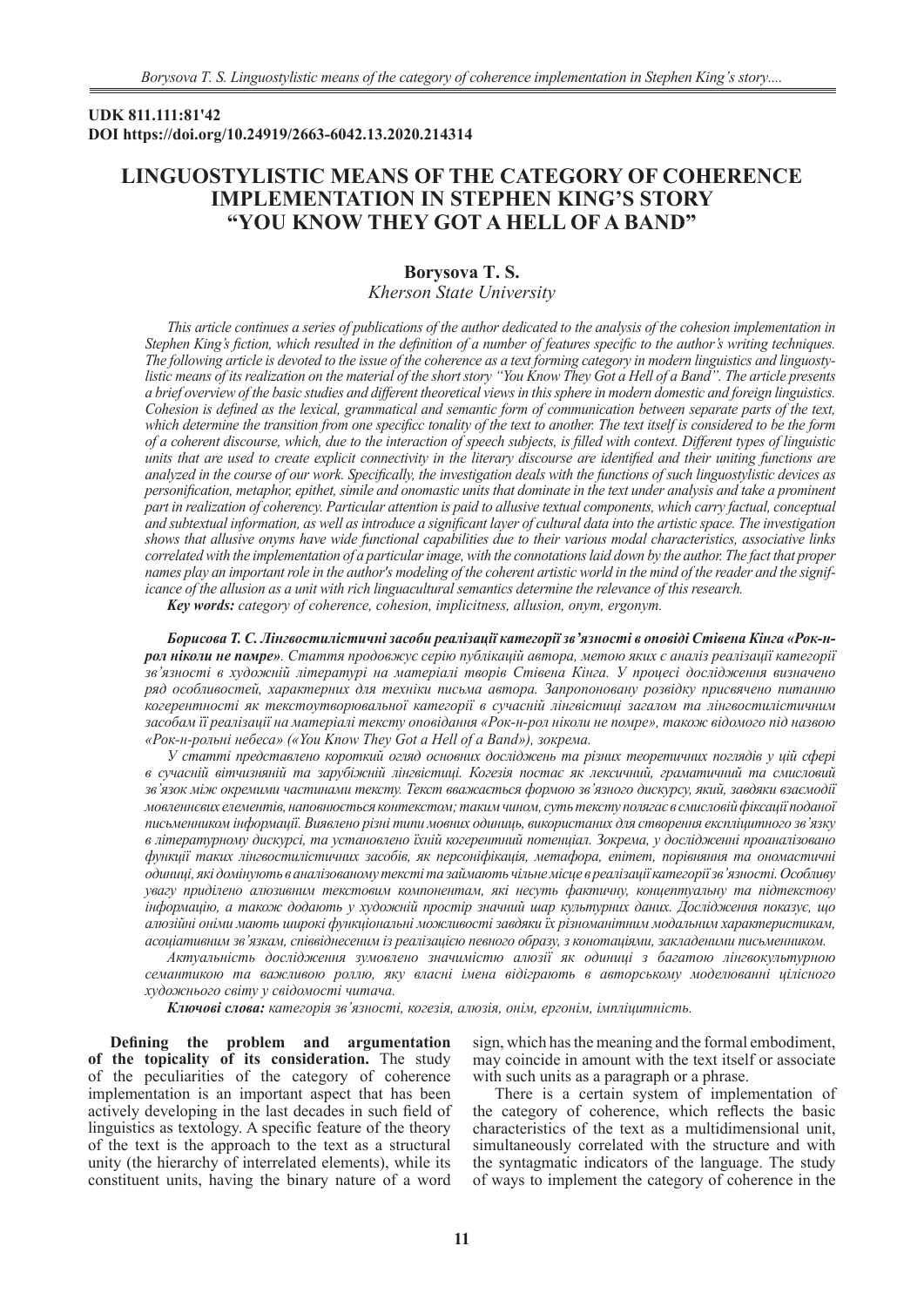literary text is necessary both in theoretical terms (as one of the stages of complex interpretation of the text), and in the pragmatic (the study of the linguistic nature of the text) [10, 15].

The topicality of this article is determined by the fact that on the material of the literary text we investigate the problems of identifying the linguistic nature of the text in general, the relation of the category of coherence and the category of integrity, the relationship of implicit and explicit means of connectivity, which leads to the general problem of meaning in linguistics.

**The goal** of our investigation is to study the issue of coherence as the text category in modern linguistics and analyze linguostylistic means of its implementation on the material of the story by Stephen King "You Know They Got a Hell of a Band".

**Recent research and publications.** In the process of investigating coherence as a linguistic category of the text, many authors agree that in contrast to integrity it is a purely informative property of the text (N. S. Valgina, V. O. Lukin, A. I. Novikov and others [3; 5; 6]). Traditionally coherence is considered as property of the text as a whole while cohesion – as a kind of connection between the elements of the text. M. Halliday defines cohesion as such a ratio of elements in the text, when one element of meaning presupposes another element, and the interpretation of the second depends on the interpretation of the first [12, 27]. In other words, the coherence of the text is the result of the interaction of logical-semantic, syntactic and stylistic types of cohesion, and the basis of coherence is the logical-semantic cohesion of sentences [7, 210]. Since the text itself is a multi-dimensional phenomenon, an association consisting of linguistic units of different levels, the category of coherence functions at different levels of the text, combining the elements of the text (and not only the linguistic signs) into a single whole. The basic text-forming function of this category is the semantic correlation of the components of the text. Coherence has two main methods of implementation in fiction: explicit and implicit. The dominant type of cohesion within a literary text is the implicit connectivity based on the unexpressed meanings arising in syntagmatic relations and expressiveness (components of the general knowledge of the author and the reader, that is, information that is known to the participants of the communication). The explicit one is traditionally explored as a brace of utterances in the text [10, 15].

Various types of cohesion are thoroughly explored in textology researches (L. G. Babenko, K. A. Filippov, N. V. Shevchenko and others [1; 8; 9]). As we have mentioned in the previous work [10, 15–16], traditionally they distinguish phonetic means of cohesion (the repetition of specific sounds, assonance and alliteration). Lexical means of implementing the category of cohesion are more significant in the semantic and functional aspects, as it is at the lexical level of the text that the main semantic load lies in the implementation of the idea of the work. This structural duality of the word allows it to act in various relations with other identical, similar, correlated or opposed units. Lexical means of cohesion usually include various types of repetition.

Explicit grammatical means of connectivity include the prevailing of certain parts of speech in the text fragment; aspectual-temporal and modal correlation statements in the fragment of the text; syntactic parallel structures etc. [10, 16]. Another important means providing the coherence of the text is the use of onyms, especially allusive ones. They represent not only denotative coreference, but also the significant cohesion of the units of the nomination. According to T. Larina, "A literary text is a special sphere of functioning of proper names, and the structuring of its onomastic space provides unique opportunities for studying their functions, connections and relationships that form an artistic world in the reader's cognitive space, the integrity of which is represented in the coherence of a literary text" [4, 115].

**The outline of the main research material.** The story under analysis – "You Know They Got a Hell of a Band" is a short story which was first published in the 1992 anthology "Shock Rock", and later included in Stephen King's own 1993 collection "Nightmares and Dreamscapes". The plot depicts a married couple (Mary and Clark Willingham) experiencing a terrible adventure. Having lost their way somewhere in Boulder Creek Wilderness Area, Oregon, they appear in a small town with a name that is magic for any rock music admirer – Rock and Roll Heaven. From the very first line, the story is full of allusive elements that penetrate the narration. The title of the work, and the name of the town both come from the chorus of *Rock and Roll Heaven*, a song first recorded by *Climax* in 1973 and was a US Top 10 hit by *The Righteous Brothers*.

The impression of coziness and neatness in the town description in the text is maintained not only with a combination of metaphor and simile (*It was a perfect jewel of a town nestled in a small, shallow valley like a dimple* (3)), but also with the name of *Norman Rockwell* (whose success stemmed to a large degree from his careful appreciation for everyday American scenes, the warmth of small-town life in particular. Often what he depicted was treated with a certain simple charm and sense of humor [13]), and ergonyms Currier *& Ives, The Saturday Evening Post, American Mercury,* strongly associated with patriarchal America of the 19th and the 1<sup>st</sup> half of the 20<sup>th</sup> century:

*Its resemblance to the paintings of Norman Rockwell and the small-town illustrations of Currier & Ives was, to Mary, at least, inescapable* (3).

*The homes all looked impossibly neat and cozy, the sorts of domiciles you saw in the house-beautiful ads of pre-World War II magazines like The Saturday Evening Post and American Mercury* (3).

Unfortunately, the place which looked idyllic at first, turned out to be "a Hell on Earth" full of dead rockand-roll stars' ghosts, "where Janis Joplin serves up the best cherry pie in town, Elvis is still king, and there's a concert every night. But the price of admission is your soul" [14]. Thus, rock music is not just used as the basic element of the setting (e.g., for the key spots of the town the author has chosen very specific ergonyms like: *The Rock-a-Boogie Restaurant* (5), *The Rock Em & Sock Em Billiards Emporium* (9), *the Rock and Roll Grammar School* (9), *the Be-Bop Beauty Bar* (11), but embodies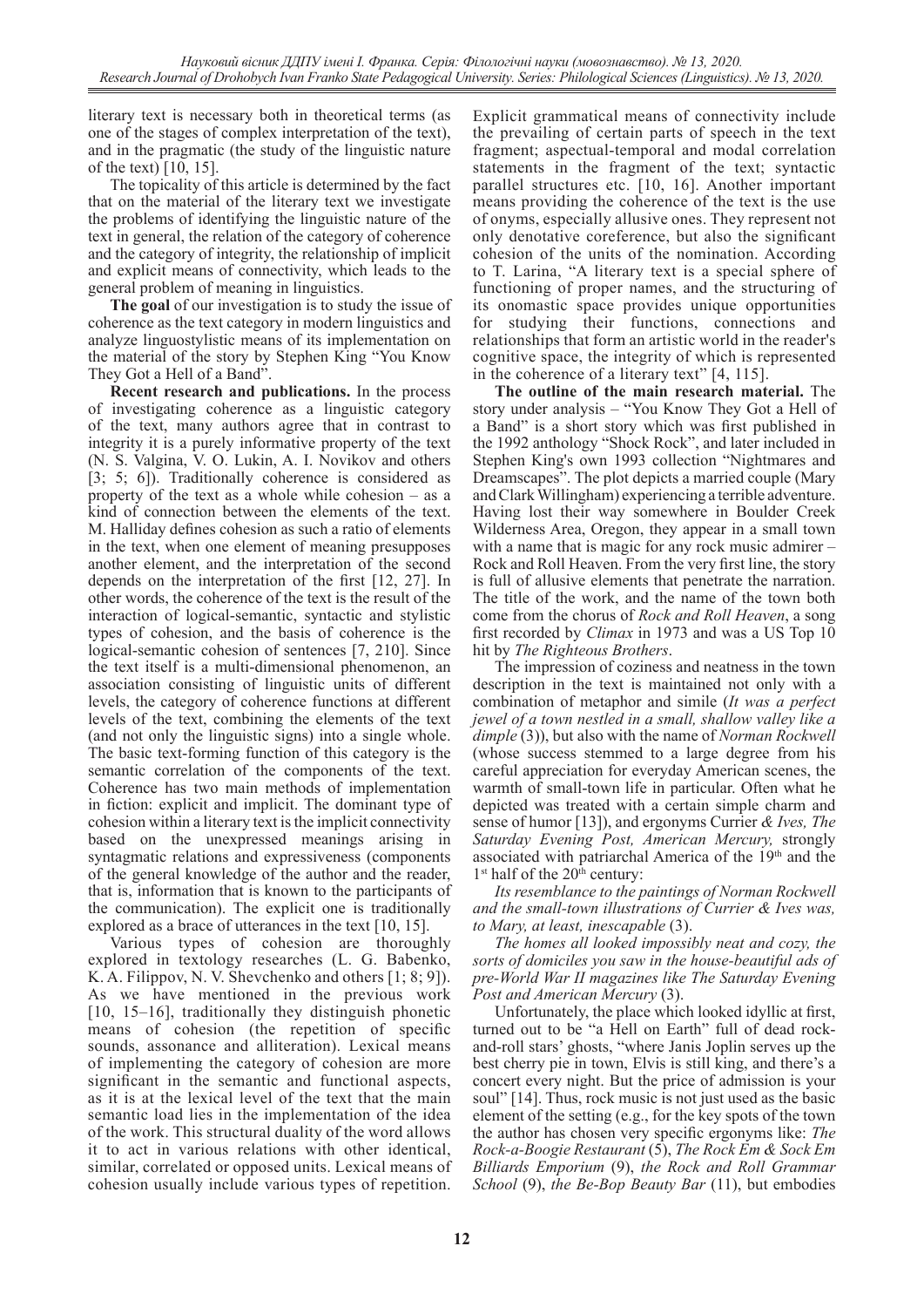the danger, horrific threat as well. It unites the plot, permeates each mentioning of musicians' and bands' names, creating the atmosphere of inexplicable horror.

The use of onyms in a literary text is a special unique way of creating connectivity (defined by T. Larina as onymic connectivity [4]), due not only to the recurrence of elements of the onym text paradigm, forming a chain of nominations, which are a special textual bond that forms a connective row, but also their complex semantic structure, which includes a specific connotative component.

We meet the first rock music onyms on the first page, when the author writes about the musical preferences of the main characters: *Clark was into people like Wilson Pickett, Al Green and Pop Staples*. *Mary's taste lay in entirely different directions*… *her current favorite – Lou Reed's New York* (1). It is known that Wilson Pickett, Al Green and Pop Staples are famous American gospel, soul and R&B musicians, while Lou Reed is the representative of underground and alternative rock music.

The atmosphere created in the story has nothing in common with stereotype vivacious recklessness of rock-and-roll. *Lou Reed*'s songs which Mary was listening in the car *(New York, The last great American whale*) are gloomy and serious, full of social satire and create the effect of a bad omen, serve as a dreary foreboding. For example, song *"Busload of Faith"* with the lyrics "you can depend on the worst always happening" accompanies Mary's bad dream in which a jukebox transforms into a corrupted body (*The coinslot looked like flesh… it was filled up with blood and shadowy floating things that looked suspiciously like human organs* (2)). This nightmare prepares the reader for further dreary events, creating suspense.

The premonition that something terrible is to happen is intensified with the help of other stylistic devices (epithets, simile and personification), describing events on the main characters' way and creating the image of the evil absurd world, where they have appeared:

(The car) … *threw herself up and out like a clipper ship corkscrewing through a stormwave* (2);

*…the brooding trees, which seemed to belly right up to the road like starving guests at a banquet* (2);

*The tape belched out, followed by an ugly brown afterbirth – coils of shiny tape* (1);

The small road which Clark tragically chose is also described as promising no good: *State Road 42 was only a squiggle of black thread* (1).

Nevertheless, the central part in creating the absurd horrible situation in which the characters of the story have appeared is played by onyms and allusion to rock-and-roll music personalities and events (overall, 62 musicians and bands are named). For example, their adventure on the road Mary bitter-ironically named *Magical Mystery Tour segment* (4) after the name of *the Beatles* album. The inscription on the bus that blocked the road for the main characters when they attempted to escape is the direct allusion to *The Who* song (*she read, with a fatalistic lack of surprise, the words floating up the painted side like overfilled dirigibles: THE MAGIC BUS* (9)). The phrase on the guitar-shaped road exit sign *YOU ARE NOW LEAVING ROCK AND ROLL HEAVEN GOODNIGHT*  *SWEETHEART GOODNIGHT* (9) is the inkling of a pop song *Goodnight, Sweetheart, Goodnight* by *Calvin Carter and James "Pookie" Hudson* which was a hit during the mid-1950s. The menu in the local restaurant contains allusive rock-n-roll puns based on sound imitation: *Hound Dog* (the name of Elvis Presley's song) instead of "hot dog", *Chubby Checker* instead of "cheeseburger", *Big Bopper* – "Big Burger" etc. (5).

Stephen King also uses onyms connected with other musical styles: *Shenandoah* (American old popular song), *I've Got a Gal from Kalamazoo* (a pop song performed in 1942 by Glenn Miller orchestra) (7), *Sousa marches* (an American military marches composer) (8). The text is so saturated with references to music that even Mary's thoughts (who, according to the author, *knew her rock and roll probably better than Clark* (8)) often correspond to lyrics of famous songs: *All my exes come from Texas* (originally – country music hit *All My Ex's Live In Texas* by *George Strait*), *I got to get out of here* (a 1974 *Badfinger'*s song) (7–8).

There are also allusions not related to music but with other art and cultural phenomena and personalities. We've already analyzed the use of the allusive onym *Norman Rockwell* in the first description of Rock-n-Roll Heaven, but as the main characters have understood that they in a horrible trap, the author uses the name of a Spanish painter *Francisco Goya* (10) in the function of antonym (he is famous for dark grotesque imagery in works featured a carnival where he explored folly, lust, suffering and death). The ergonym *The White Rabbit* (9) (the name of a pet shop in the town) is both rock music and literary allusion (it is the direct literary allusion to *Lewis Carroll's* character from *Alice in the Wonderland* whose image was frequently used in rock lyrics (e. g. *Jefferson Airplane*, 1967). Literary allusions are also used when Clark starts to suspect that something terrible is going to happen and remembers the names of famous fantasy writers:

*It was, if anything, a little fainter and a little narrower, and had begun to remind Clark of roads in the fantasy epics he liked to read – stories by people like Terry Brooks, Stephen Donaldson, and, of course, J. R. R. Tolkien, the spiritual father of them all. In these tales, the characters (who usually had hairy feet and pointed ears) took these neglected roads in spite of their own gloomy intuitions, and usually ended up battling trolls or boggarts or mace-wielding skeletons* (2).

In the following phrases we see allusions to well-known American horror movies together with literary ones:

*You take one look down at a nice little town with a cute little name and say it reminds you of Friday the 13th, Part XX* (4);

*Never mind Ray Bradbury's hellish vision of Mars or the candy-house in 'Hansel and Gretel'; what this place resembled more than either was The Peculiar Little Town people kept stumbling into in various episodes of The Twilight Zone* (4).

In order to create suspense S. King often uses hints and indirect naming in his story, giving readers the possibility to guess themselves. For example, two first citizens of Rock and Roll heaven whom Mary and Clark saw are described as *"wearing a battered top-hat"* and another has *"tattooed*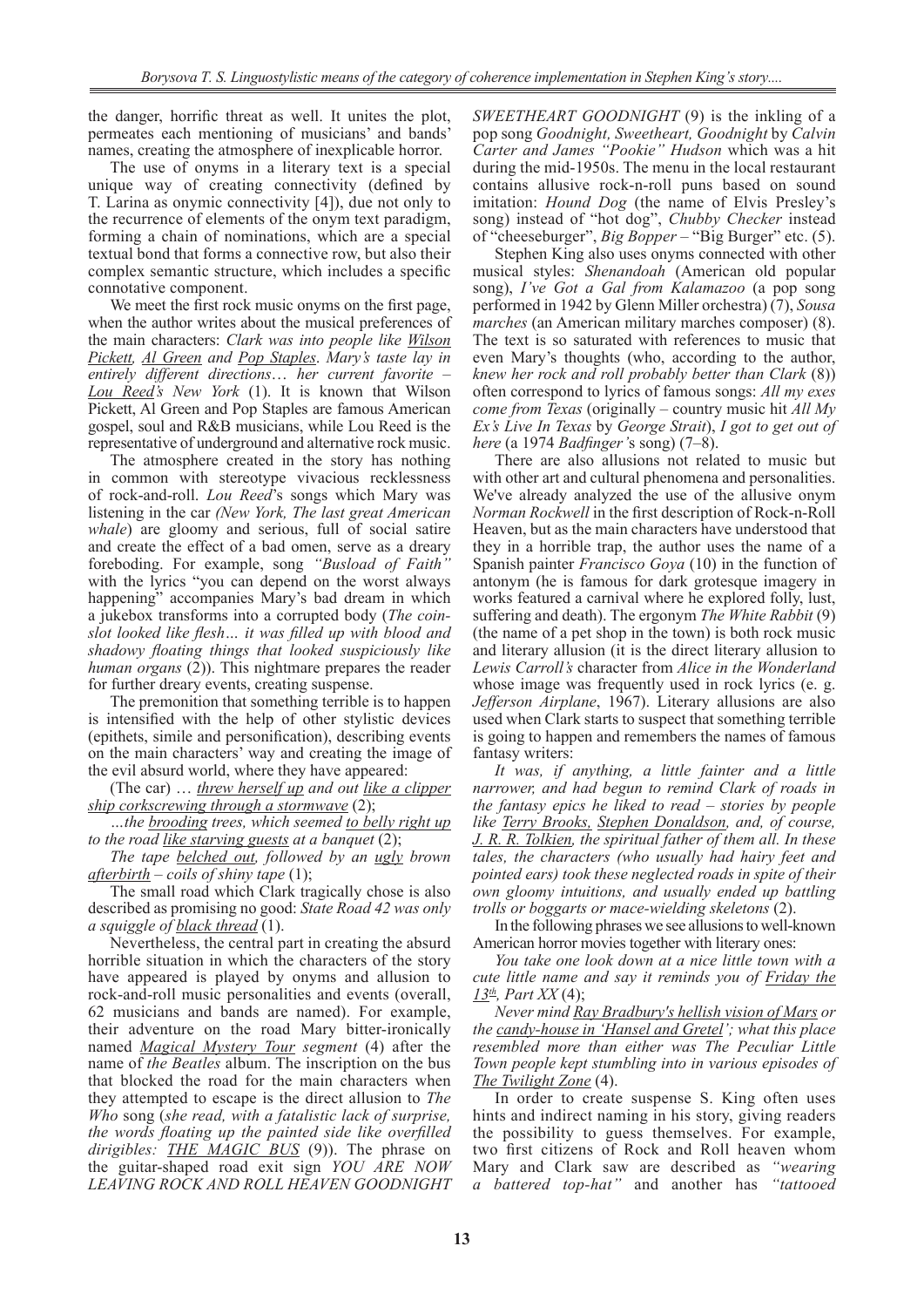*hands"* (5). Only in the climax scene *"the Top-Hat"* and *"his illustrated companion"* (8) are named when Mary became sure of her suspicions – they are *Ronnie Van Zant* from *Lynyrd Skynyrd* and *Duane Allman* who *"took something from the pocket of his denim jacket and bit into it. Mary saw with no surprise at all that it was a peach"* (8). Here the author uses allusion to D. Allman's posthumous album *Eat a Peach*. In order to describe *Janis Joplin* without naming her S. King uses some artistic details that help the readers to recognize the rock star: *a short woman with a lot of frizzy red hair <…> with a brassy look that was both harsh and desperate <…> the laugh had a husky <…> associated with scotch and cigarettes* (5); *Scotch-and-Marlboros voice* (6), *whiskey-voiced colleague* (7).

In the author's description of passed rock musicians who occupied the town we constantly find the image of Death and objects connected with it which produces a terrible, frightening impression. In the following examples these scary images are intensified with the help of epithet, simile and metaphor:

*…his drop-dead blue eyes…* (9);

*…his pale hands dangling like dead spiders* (9);

*…apocalyptic bebop combination* (11);

*They got a hell of a band* (4);

*…when she took Clark's hand it was like taking the hand of <u>a</u> corpse*  $(11)$ ;

*Behind him, in the darkness, scores of shadows were trooping onto the stage* (11).

The final scream of the emcee is supported with capitalization and an epithet creating the atmosphere of something supernatural and vicious:

*This time he was answered – by a demonic shriek of saxophones from the shadows behind him. 'Are you ready to BOOOOOGIE?*' (11)

The figurative descriptions of two most famous dead rock stars participating in the story – Janis Joplin and Elvis Presley – support the impression of chilling horror:

*She screamed indignantly, and as she did, a flood of maggots flew from her mouth. Most struck the floor between her feet, but some clung to her lower lip, squirming obscenely* (8);

*He had pushed his sunglasses up on his forehead then, for a moment revealing wrinkled, empty eyesockets* (9).

The thoughts of Mary in the final of the story casts light and explains the meaning of the antithesis that was already used by the author at the beginning and had the function of foreshadowing (*I've been to Rock and Roll Heaven and you know they get a hell of a band* (4))*: She and Clark had stumbled into Rock and Roll Heaven, but it was actually Rock and Roll Hell*  (11). The title itself acquires additional meaning as the dead disc jockey *"shouted", "screamed", "tolled", "spoke", "chanted"* (11) the long list of names of dead musicians – participants of the night concert. The name of the song used by S. King as a title of the story was actually a tribute to several deceased singers such as Jimi Hendrix, Janis Joplin, Bobby Darin, Jim Morrison, Leroy Brown and Otis Redding, and has been rewritten a number of times since then to include other singers (up to 20 names for now).

**Conclusions and perspectives of further research in this field**. The analysis of the story "You Know They Got a Hell of a Band" by Stephen King made it possible to come to the conclusion that the structure of the text is held together by allusive onomastic components that permeate the narrative from the title to the last sentence. Among the stylistic means of the coherence implementation the use of allusive onyms dominated throughout the text. Personification, metaphors, repeated epithets and simile being intensified with the help of capitalization created the image of the "deadly" supernatural world.

The prospects for the research of means of coherence implementation are seen in the study of syntactical peculiarities of the text under analysis.

#### **BIBLIOGRAPHY**

1. Бабенко Л. Г., Казарин Ю. В. Лингвистический анализ художественного текста. Москва : Флинта : Наука, 2003. 496 с.

2. Борисова Т. Функції стилістичних засобів реалізації категорії зв'язності у створенні картини «піщаного світу» в оповіданні Стівена Кінга «Beachworld». *Science and Education. A New Dimension. Philology, IV.* Budapest, 2016. Issue 78. С. 20–23

3. Валгина Н. С. Теория текста. Москва : Логос, 2003. 250 с.

4. Ларина Т. Ю., Милевская Т. В. Роль имен собственных в формировании когерентного текста (на материале романов И. Ильфа и Е. Петрова «Двенадцать стульев» и «Золотой теленок»). *Вестник Волгоградского гос. ун-та. Сер. 2 : Языкознание*. 2015. № 5 (29). С. 115–119.

5. Лукин В. А. Художественный текст: Основы лингвистической теории и элементы анализа : учебник для филологических специальностей вузов. Москва : Издательство «Ось-89», 1999. 192 с.

6. Новиков А. И. Текст и его смысловые доминанты / под ред. Н. В. Васильевой, Н. М. Нестеровой, Н. П. Пешковой. Москва : Институт языкознания РАН, 2007. 224 с.

7. Селіванова О. О. Сучасна лінгвістика: термінологічна енциклопедія. Полтава : Довкілля-К, 2006. 716 с.

8. Филиппов К. А. Лингвистика текста: курс лекций. Санкт-Петербург : Изд-во Санкт-Петербургского университета, 2003. 336 с.

9. Шевченко Н. В. Основы лингвистики текста : учебное пособие. Москва : Приор-издат, 2003. 160 с.

10. Borysova T. Stylistic means of the cohesion implementation in Stephen King's fiction (case study of the novel "Storm of the Century"). *Science and Education. A New Dimension. Philology, VI*. Budapest, 2018. Issue 159. P. 15–18.

11. Currier & Eve. Britannica : веб-сайт. URL: https://www.britannica.com/topic/Currier-and-Ives (дата звернення: 12.08.2020).

12. Halliday M. A. K., Hasan R. Cohesion in English. London: Longman Group Limited, 1976. 393 p.